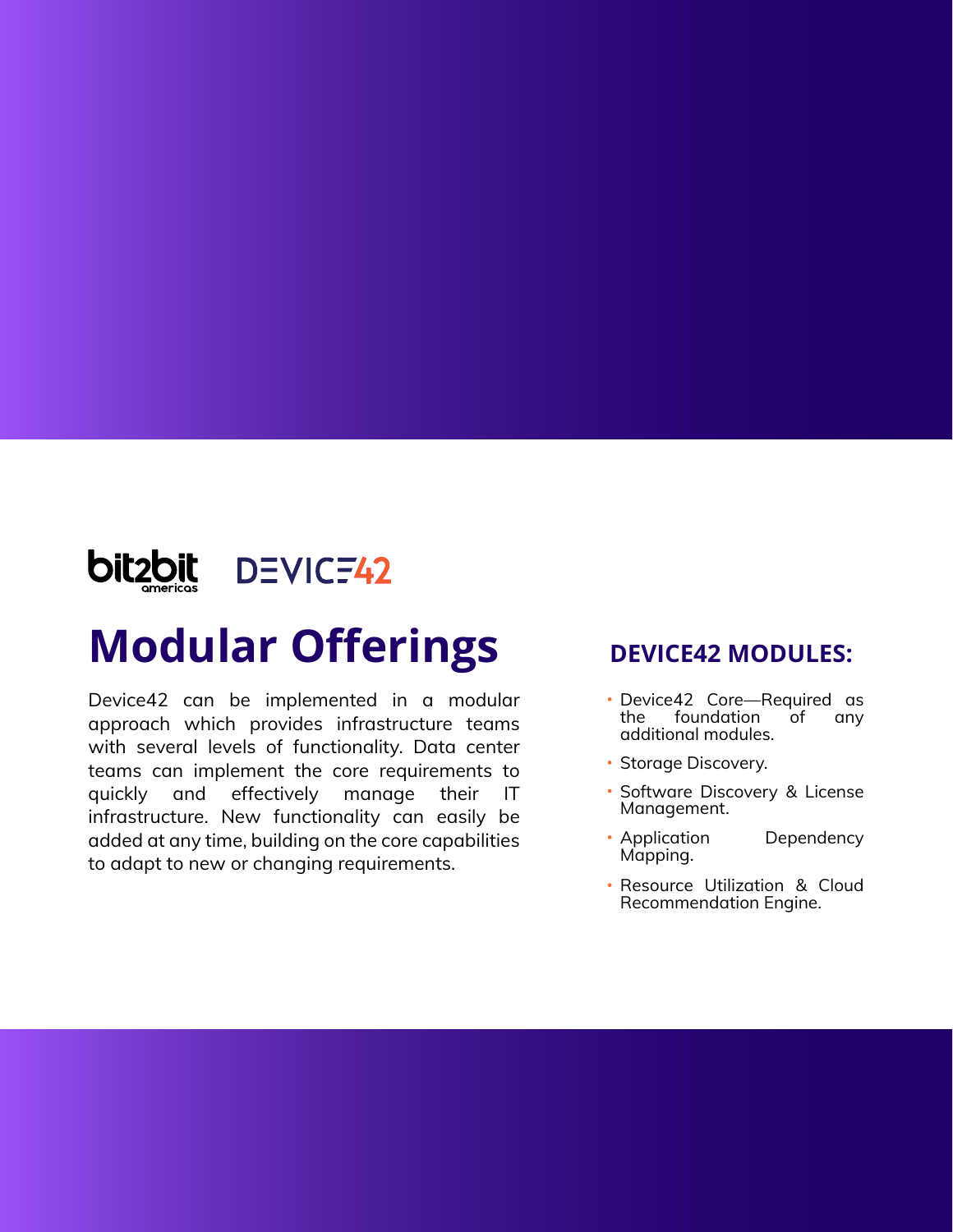**01Device42 Core**

Device42 Core provides a comprehensive set of capabilities for managing your IT ecosystem, including:

#### **INFRASTRUCTURE AND INFRASTRUCTURE ASA-SERVICE (IAAS) DISCOVERY**

Device42 provides agentless and automatic discovery of all your IT assets, including physical, virtual and cloud components, storage and network switching, bare metal servers, chassis and blades, hypervisors, IP subnets, and cloud services.

#### **KEY FUNCTIONALITY:**

- SNMP, IPMI, RedFish, and Cisco UCS discovery.
- Physical and virtual infrastructure.
- Load balancer discovery.
- AWS, Azure, GCP, and Oracle.
- Container discovery for Docker and Kubernetes.
- Cisco UCS Manager Autodiscovery.

### **AUTO-POPULATING CONFIGURATION MANAGEMENT DATABASE (CMDB)**

Device42's CMDB provides a single source of IT asset truth within your organization, allowing you to identify, manage, and verify all configuration items (CI) in your environment.

- Pre-configured CMDB.
- Audit history for all events.
- Time series impact.
- Asset visualizations.
- . Integrations with most IT service management (ITSM) platforms including Service Now, Jira Service Desk, and Freshservice.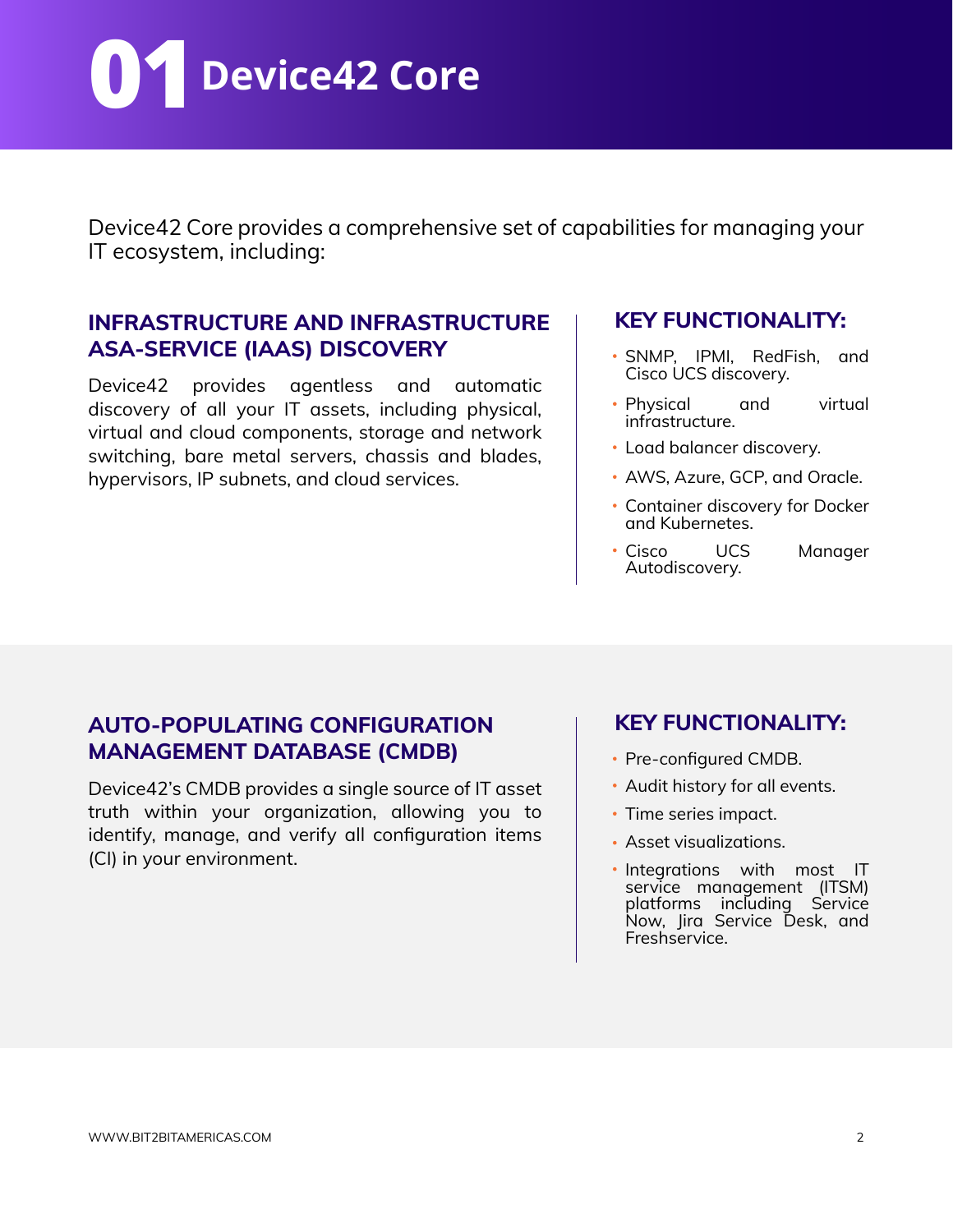Device42's powerful data center infrastructure management (DCIM) capabilities have revolutionized the way your IT department can manage data centers. With strategic data center management and visualization tools, you have access to intelligent data center diagrams that accurately reflect your IT environment.

#### **DCIM KEY FUNCTIONALITY:**

- Data center room layouts.
- Auto-generated rack diagrams.
- IT patch panel management.
- Telco circuit and contract documentation.
- Detailed device Information.
- Spare parts management.

Device42 provides comprehensive IT asset management (ITAM) documentation capabilities across all your infrastructure deployments.

#### **ITAM KEY FUNCTIONALITY:**

- Physical and virtual hardware inventory.
- **Inventory assets on-premises and in** the cloud.
- Predefined asset types or create custom types to suit your needs.
- Track and visualize relationships between assets.
- Auto-generate QR and/ or barcodes, plus built-in smartphone support.
- Automatic warranty checking, reporting, and tracking.

IP address management (IPAM) in the data center is a vitally important component to effectively managing the data center. Device42 provides centralized management of your data center's IP address space.

#### **IPAM KEY FUNCTIONALITY:**

- Centralized management IPv4 and IPv6 addresses.
- Full VRF groups and nested subnet support.
- Sync with DNS servers.
- Automatically keep IP information up-to-date.
- Provide subnet tree for comprehensive operations.
- · Integrate with VMWare vRealize and Foreman for IP Address Assignment.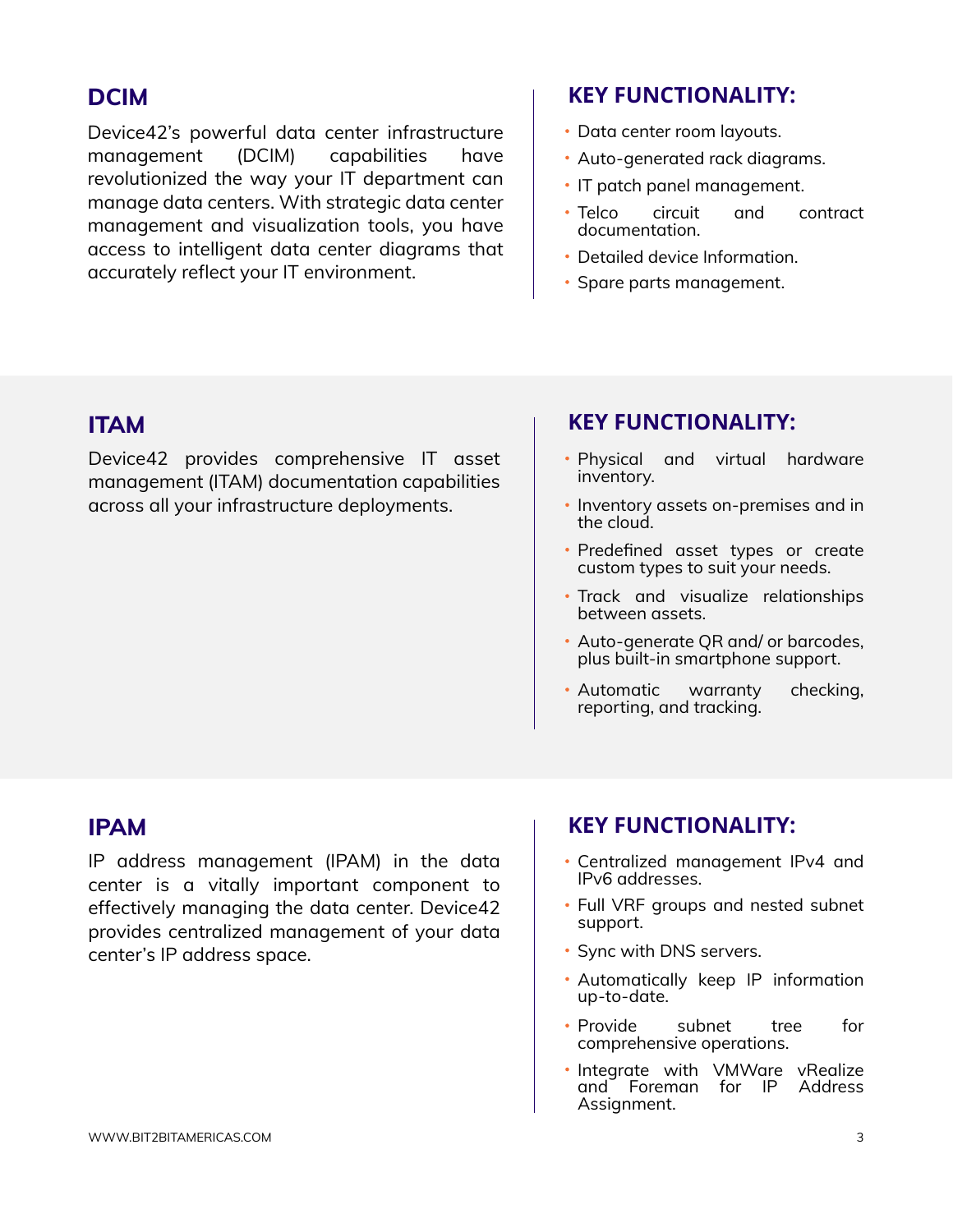### **PASSWORD MANAGEMENT FOR A REY FUNCTIONALITY:**

Device42's enterprise IT password management centrally and securely manages shared passwords used between IT teams.

- Auto-generate secure passwords.
- Automatic logout on inactivity.
- Easy search features.
- Securely copy passwords to clipboard without displaying them.
- AES 256-bit encryption for both storage and backup.
- Complete role-based access controls.
- · Integrate with CyberArk and Microsoft LAPS<sup>'</sup> to drive discovery with remote credential stores.

## **02 Storage Discovery**

It can be a challenge to reliably and accurately report on enterprise storage consumption, performance, and configuration across multiple vendors. Storage Discovery by Device42 provides agentless, vendor-agnostic visibility across popular storage vendors such as EMC, NetApp, Pure Storage, Hitachi, IBM, and more. It collects and normalizes enterprise storage metrics on performance, configuration, and capacity data from storage arrays, servers, and switches from physical spindles to file systems in virtual machines.

- Get insight across complex, multiple storage environments to optimize capacity, improve<br>efficiency, troubleshoot troubleshoot storage issues, and identify storage trends.
- Drill down into storage arrays in your enterprise for status, capacity, uptime and provisioning level information.
- Get a visual overview of your storage array framework that features resource maps.
- Deliver the reports you need for deep analysis of your storage requirements.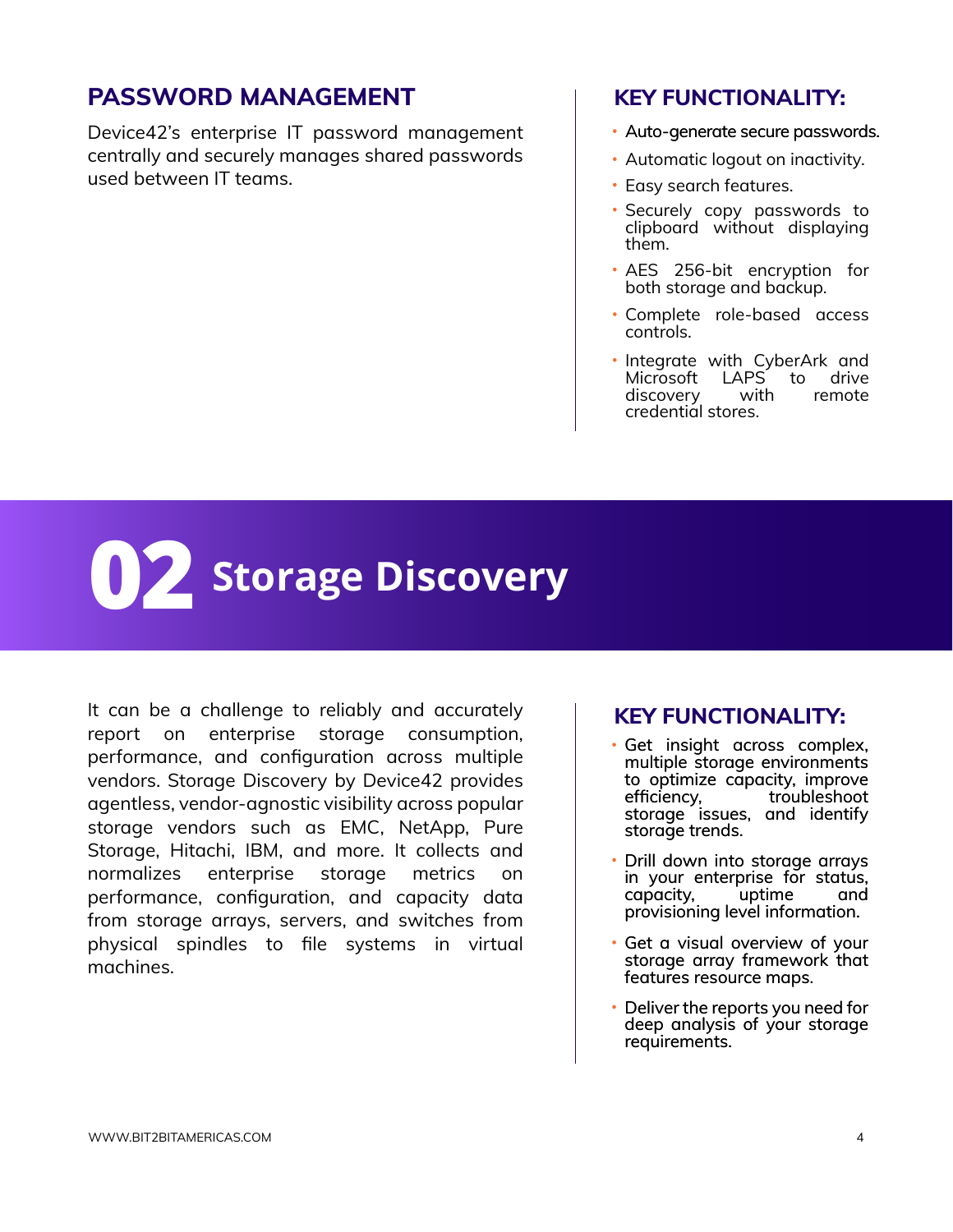## **Software Discovery & 03 License Management**

While understanding what assets are deployed across the data center infrastructure is a critical component, it's also important for organizations to create and maintain a comprehensive, accurate profile of the software deployed on machines across the entire IT infrastructure. Using Device42's powerful agentless software discovery process, organizations can create and maintain a comprehensive, accurate profile of the software deployed on Windows and Linux machines across the entire IT estate—from the server to the desktop level.

- Catalog installed packaged software.
- Catalog installed patches and versions.
- Compare current usage to license counts.
- Detect prohibited software.
- Track license agreements and expiration dates.
- Identify purchased vs. installed software.
- Provide customizable notification alerts.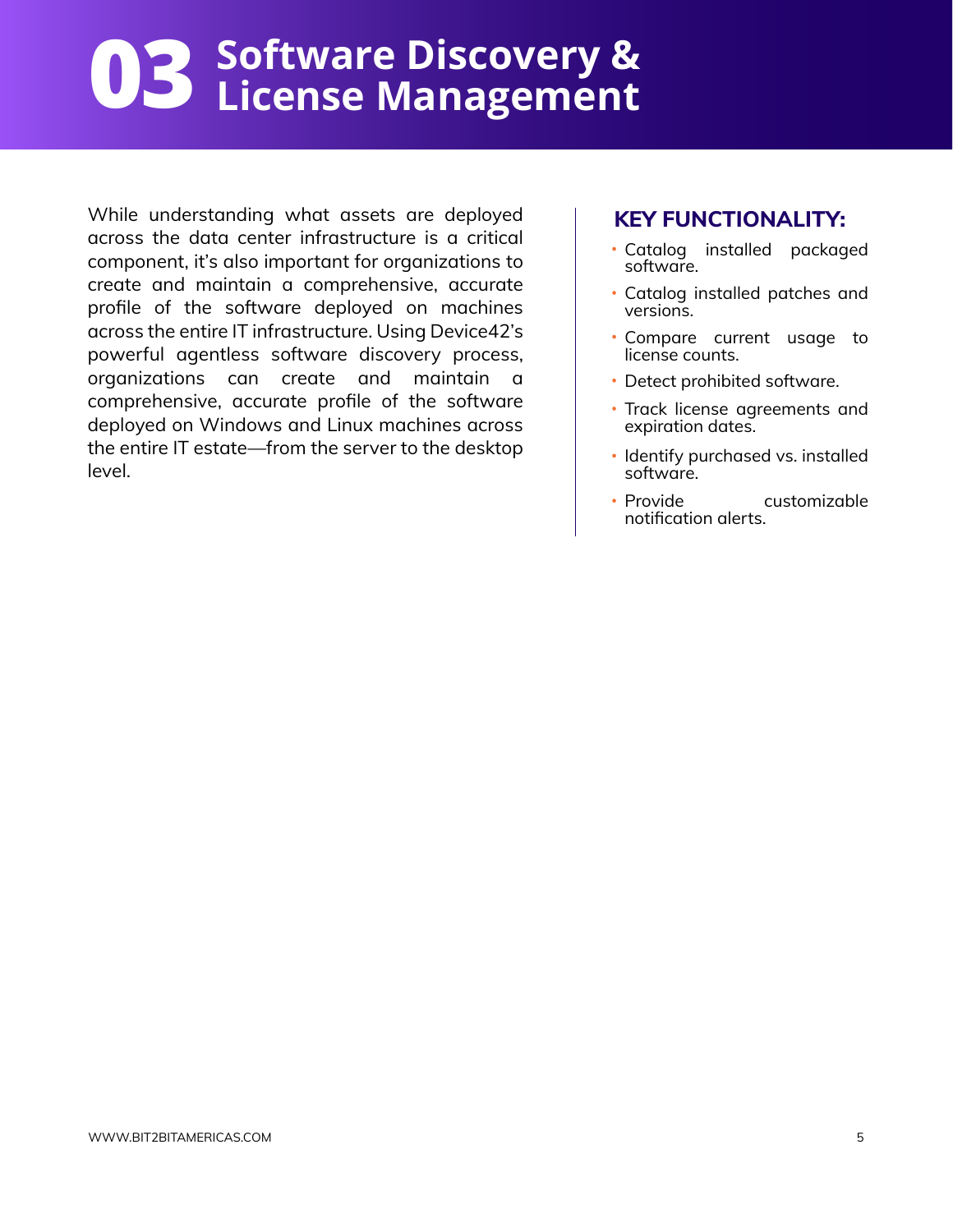# **Application Dependency 04 Mapping**

Application Dependency Mapping (ADM) capabilities enable Device42 to auto-discover application dependencies and service dependencies on a deeper level across your entire network. ADM will identify groups of services that contribute to a known application. These services are then grouped and the communication between these applications, other services, and the underlying infrastructure is automatically mapped. ADM also gathers additional details as well, including config file data.

ADM is useful in a broad range of scenarios. You can inform migration and transformation projects with detailed dependency information. Downstream impacts from incidents inform lifecycle operations ITSM and DevOps.

- Agentless services and application discovery using native protocols with optional agents are available.
- Application dependency diagrams visualize application to device relationships. Map applications to servers, servers to switch ports, and users to devices and applications.
- Use Application Impact Lists to reduce risk and potential downtime during cutovers, upgrades, and migrations by understanding application interdependencies and connections.
- Automatically discover application components for applications such as Oracle, Postgres, MySQL, MongoDB, IIS etc. including their respective software version information, processes, and executables.
- ADM offers detailed configuration discovery. View configuration details for major applications like Oracle, Microsoft SQL, MongoDB, PostgreSQL, ColdFusion, IIS, Apache, and more.